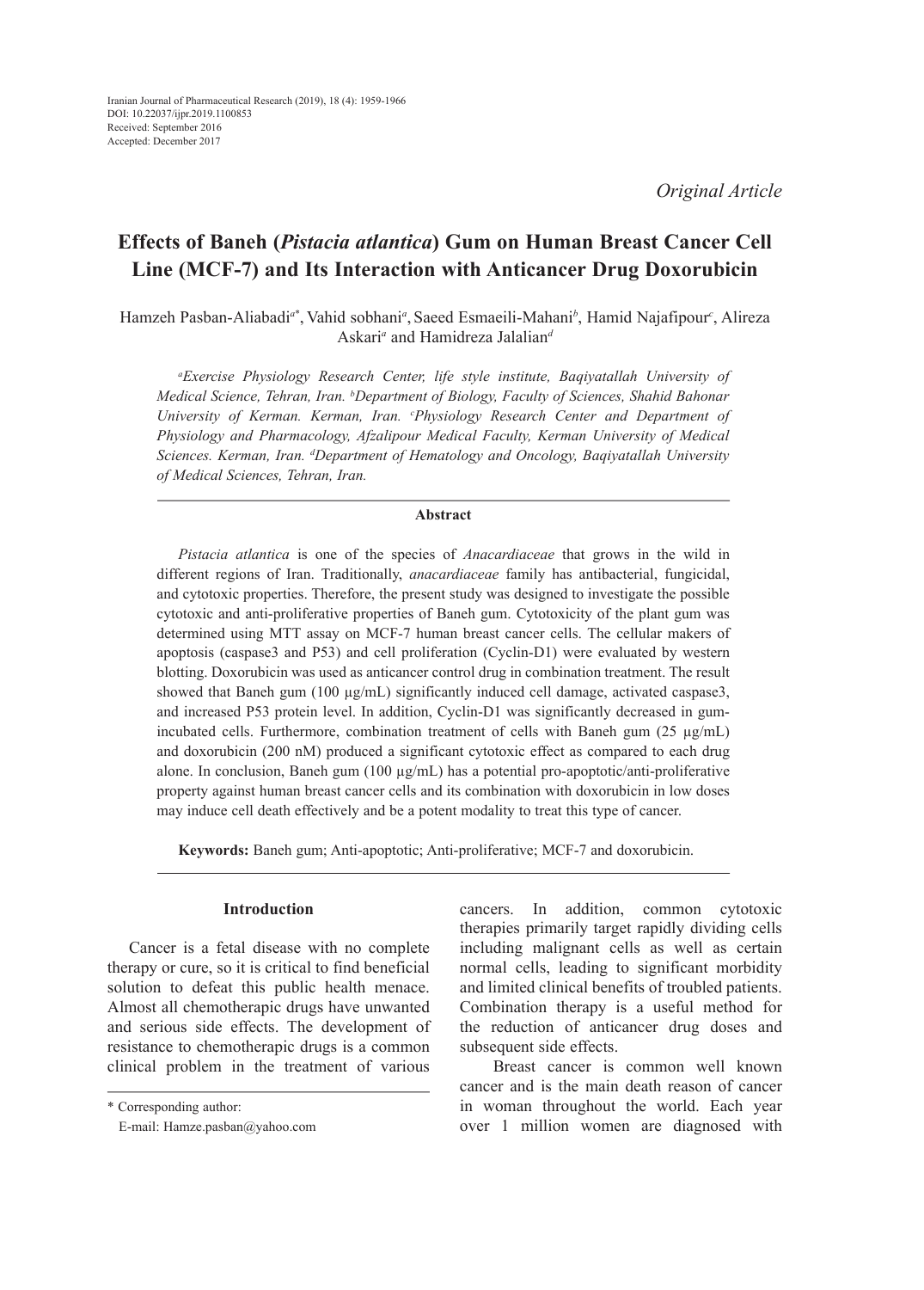breast cancer and nearly half of them die (1). At least one in nine women develops breast cancer at some stages in their life. Currently, there is an urgent need for improvements in detection, diagnosis, and treatment of breast cancer. Unfortunately, the current classical treatments (surgery, chemotherapy, and/or radiotherapy) are impeded by side effects most importantly development of tumor resistant, loss of appetite, nausea and vomiting, weakness and fatigue, mouth soreness, hair loss, weight gain, premature menopause, lowered resistance to infections, bleeding, and gastrointestinal illness (2).Therefore, finding novel and effective therapies to prevent the development of breast cancer and lower mortality rates related to it, is a current scientific challenge.

Over 7,000 species of plants grow in Iran among them 1000 species are estimated to have medicinal effects (3). The presence of various climatic conditions and ecological factors provide an environment in which numerous varieties of plants grow in different regions of the country (4). The genus Pistacia belongs to the family of *Anacardiaceae*, and among 15 known species of pistachios. The *Psitacia atlantica* with the local name of Baneh has three sub-species: *mutica*, *kurdica* and *cabulica* (5). Baneh has been used in folk medicine for treating eczema, throat infection, renal stone, and asthma (6). It has been demonstrated that Baneh has Pro-apoptotic and Anti-proliferative effect on cancerous situation (7-9). The antioxidant (10), antimutagenic (11), antimicrobial and antiviral (12), anti-inflammatory (13, 14), antidiabetic (15), antitumor (16), anti-hepatitis (15), antiatherosclerosis (17), and anti-cholinesterase (18) effects of Baneh have been reported. Previous studies used other parts (stem, leave, pericarp and etc.) or different spesies (*P. vera*, *P. atlantica*, *P.terebinthus*, *P. khinjuk*, and *P. lentiscus*) or subspecies of baneh (*cabulica* and *mutica*) instead of *piatatia atlantica sub kurdica*.

Despite numerous reports regarding cytotoxic effects of baneh, the effects of *pistacia atlantica* sub kurdica gum alone and along with doxorubicin on breast cancer cell line have not been yet reported. So, we decided to evaluate the cytotoxic effect of baneh gum on breast cancer

cell line and its combinational therapy with doxorubicin.

#### **Experimental**

## *Materials*

Cell culture reagents, penicillin-streptomycin solution, trypsin EDTA, and fetal bovine serum (FBS) were obtained from Biosera Co. (East Sussex, UK). Culture flasks and dishes were acquired from SPL Lifesciences Inc. (Gyeonggi-Do, South Korea). 3- [4, 5-Dimethyl-2 thiazolyl]-2, 5-diphenyl-2-tetrazolium bromide (MTT), doxorubicin and primary monoclonal anti- $\beta$ -actin antibody were purchased from Sigma (St. Louis, MI, USA). Primary monoclonal anti-caspase3 antibody was purchased from Cell Signaling Technology, Inc. (Beverly, MA, USA). Primary polyclonal anti-P53, anti-Cyclin-D1 and secondary goat anti-rabbit, and goat antimouse antibodies were obtained from Santa Cruz Biotechnology, Inc. (Delaware Ave. Santa Cruz, USA).

### *Plant Extract*

The gum of Baneh was collected from Jebalbarez Mountain (Kerman province, Southern part of Iran) in October. The voucher specimens (No. 2341) were deposited at the Herbarium of the Shahid Bahonar University of Kerman (Kerman, Iran). The collected gum was dried and powdered then dissolved in DMSO and used for treatment. The final percent of DMSO was less than 1%.

## *Cell Culture*

MCF-7 (human breast adenocarcinoma cell line) cells were obtained from National Cell Bank of Iran (NCBI). The cells were grown with Dulbecco's modified Eagle's medium supplemented with 10% fetal bovine serum, penicillin (100 U/mL), and streptomycin (100 mg/mL). They were maintained at 37 °C in a 5% CO2 atmosphere. Growth medium was changed three times a week. The cells were plated at the density of 5000 per well in a 96-microplate well for the MTT assays. For protein extraction, the cells were grown in a 6-plate well and permitted to attach and grow for 24 h. Then the cells were incubated with different concentration of the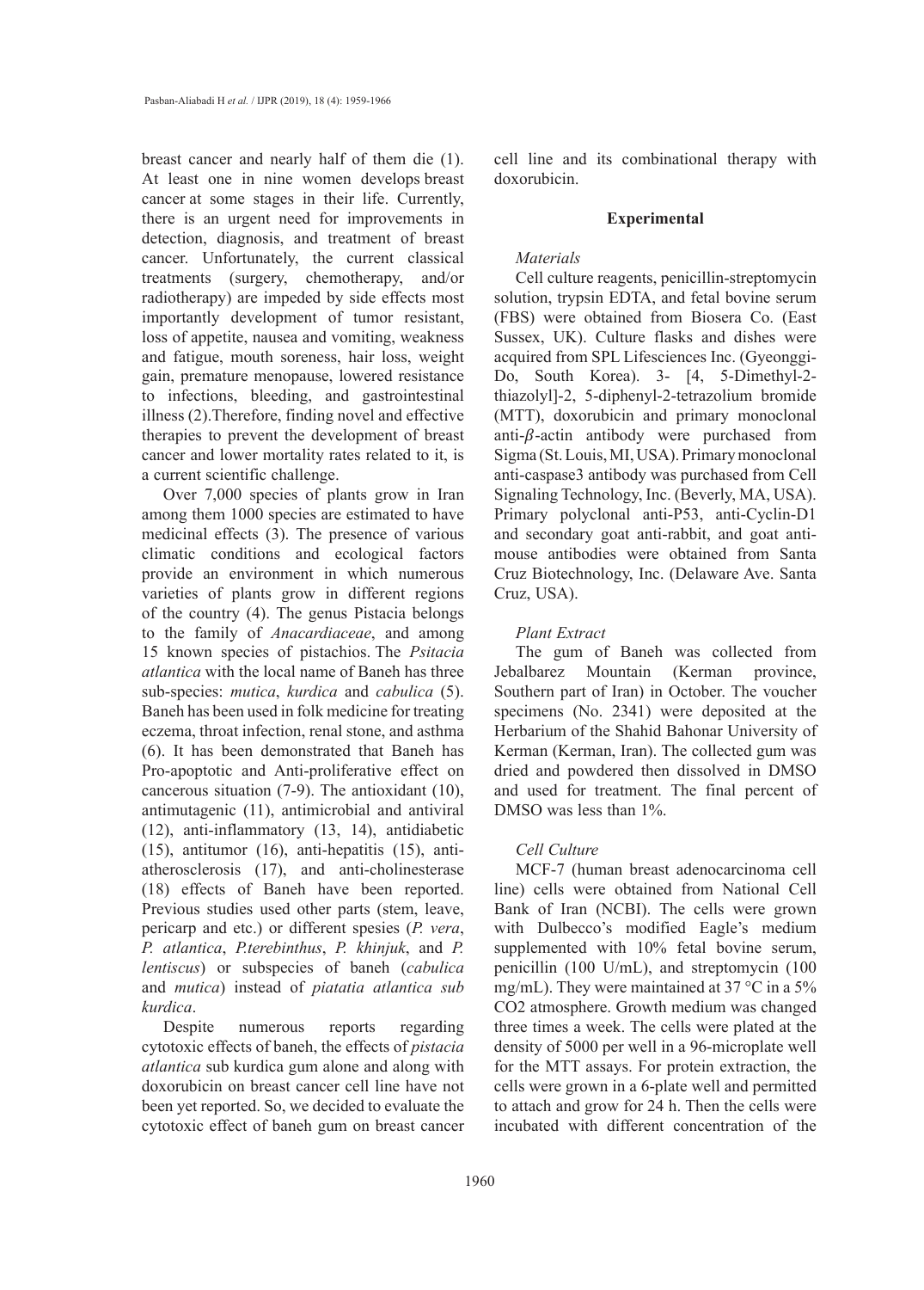gum alone or in combination with anticancer drugs doxorubicin.

#### *Cell Viability Analysis*

Cellular viability was assessed by the reduction of 2-(4, 5-dimethylthiazol-2-yl)-2, 5-diphenyltetrazolium bromide (MTT) to formazan. MTT was dissolved in PBS and added to the culture at final concentration of 0.5mg/mL. After additional 2 h incubation at 37 °C, the media were carefully removed and 100 µL DMSO was added to each well, and the absorbance (OD) values were determined by spectrophotometry at 490nm with microplate reader (Eliza MAT 2000, DRG Instruments, GmbH). Each experiment was performed 5-6 independent times. The results were expressed as percentages of control.

### *Immunoblotting Analysis*

MCF-7 cells were homogenized in ice-cold buffer containing 10mM Tris-HCl (pH 7.4), 1mM EDTA, 0.1% SDS, 0.1% Na-deoxycholate, 1% NP-40 with protease inhibitors (1mM phenylmethylsulfonyl fluoride, 2.5 µg/mL of leupeptin, 10 µg/mL of aprotinin), and 1mM sodium orthovanadate. The homogenate was centrifuged at 14000 g for 15min at 4 °C. The resulting supernatant was retained as the whole cell fraction.

Protein concentrations were measured using the Bradford method and equal amounts of protein (40 µg) were resolved electrophoretically on a 12% SDS-PAGE gel and then transferred to PVDF membranes (Hybond ECL, GE Healthcare Bio-Sciences Corp. NJ, USA). After overnight blocking at 4 °C with 5% nonfat dried milk in Tris-buffered saline with Tween 20 (blocking buffer, TBS-T, 150mM NaCl, 20mM Tris-HCl, pH 7.5, 0.1% Tween 20), the membranes were probed with antibody of caspase3 (1:1000 overnight at 4 °C), P53 (sc-126), Cyclin-D1 (sc-753) (1:1000, for three hours at room temperature). After washing in TBS-T (three times, each time 10 min), the blots were incubated for 60min at room temperature with a horseradish peroxidase-conjugated secondary antibody (1: 15000). All antibodies were diluted in blocking buffer. The antibody antigen complexes were detected using the ECL system and exposed to Lumi-Film chemiluminescent detection film (Roche, Germany). Lab Work analyzing software (UVP, UK) was used to analyze the intensity of the expression. β-actin immunoblotting (1: 1000) was used as loading control. The immunoblotting experiments for each protein were performed 3-4 independent times.

#### *Statistical Analysis*

The results are expressed as mean  $\pm$  SEM. The differences in mean cell viability and blotting data between experimental groups were determined by one-way ANOVA, followed by Tukey test.  $P < 0.05$  was considered significant.

#### **Results**

*The effect of pistacia atlantica gum on cell viability*

At first, MCF-7 cell viability was analyzed by MTT assay. After 24 h attachment/grow period, the cells were exposed to different concentration of *pistacia atlantica* gum (5, 25, 50, 100, and 200 µg/mL) for a 24 h period. Figure 1 shows that the gum could decrease MCF-7 cell viability in a dose dependent manner. The gum at doses of 100 and 200 µg/mL potently elicited cell death after 24 h and had a moderate effect in 50 µg/mL, while it could not prevent cell damage in dose of 5 and 25 µg/mL.

## *The effect of combinational treatment of gum and doxorubicin on cell viability*

For this reason, the non-effective dose of Baneh gum (25 µg/mL) was combined with doxorubicin. The data showed that doxorubicin at doses of 10 nM did not show a significant toxic effect on MCF-7 cells. However, combinational therapy of gum and doxorubicin (25 µg/mL and 200 nM respectively) significantly showed cytotoxic effect (Figure 2).

# *The effect of gum alone or in combination with doxorubicin on caspase3, P53 and Cyclin-D1 protein level*

To examine the potential cellular mediators of Baneh gum induced cell damage, some protein markers of cell apoptosis (caspase3 and P53) and cell proliferation (Cyclin-D1) were evaluated in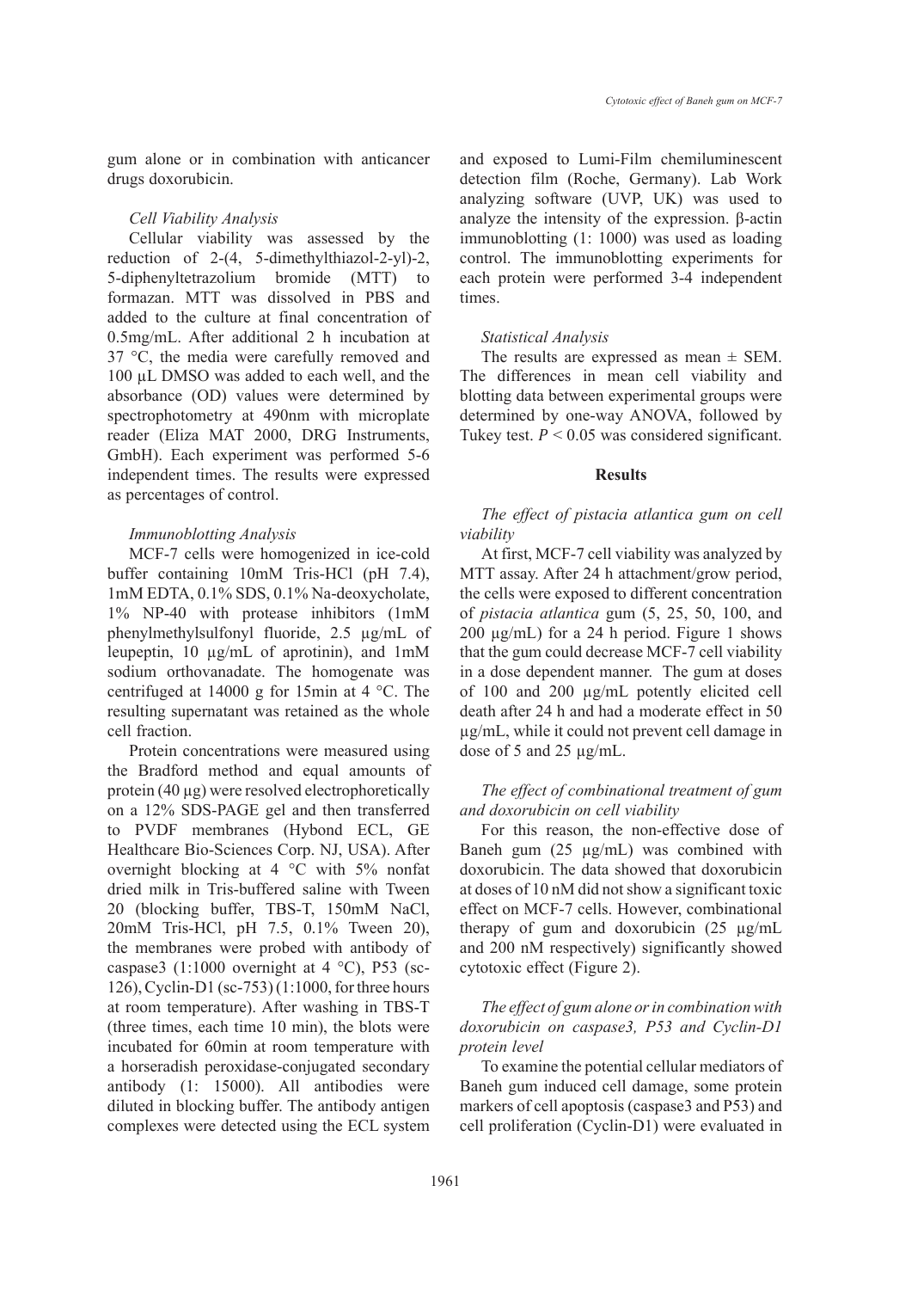

Figure 1. Effects of Baneh gum on MCF-7 cells viability. Cells were treated with gum for 24 h and then the viability was measured by MTT assay. Baneh gum reduced the cell viability, in dose dependent manner. Data are expressed as mean ±SEM; n = 6 wells for each group;  $*^*P < 0.01$ , and  $*^*P < 0.001$  significantly different versus control and vehicle treated cells.  $200$  nM respectively) significantly showed cytotoxic effect (Figure 2).



Figure 2. Effects of 25 µg/mL of Baneh gum alone or in combination with doxorubicin (200 nM) on MCF-7 cells. Combination treatment in comparison with each drug alone can induce significant cell toxicity. Each value in graph represents the mean ±SEM;  $n = 6$  wells for each group; \*\*\* $P < 0.001$  significantly different versus control treated cells,  $+++P < 0.001$  significantly different versus gum alone treated cells,  $\#P < 0.05$  significantly different versus doxorubicin alone incubated cells.



Figure 3. Effect of Baneh gum treatment alone and in combination with 200 nM doxorubicin on caspase 3 protein activation. Cells were incubated with gum alone (25 µg/mL) or in combination with doxorubicin (200 nM) for 24 h and then proteins were extracted and protein expression was measured by western blot. Each value in graph represents the mean ± SEM band density ratio for each group; \*\**P* < 0.001 significantly different versus control treated cells. β-actin was used as an internal control.

treated cells. In cells groups that had 100  $\mu$ g/ mL of gum alone and combination of gum (25  $\mu$ g/mL) and doxorubicin (200 nM) for 24 h, the amount of cleaved caspase3 significantly increased as compared to control group (Figure 3).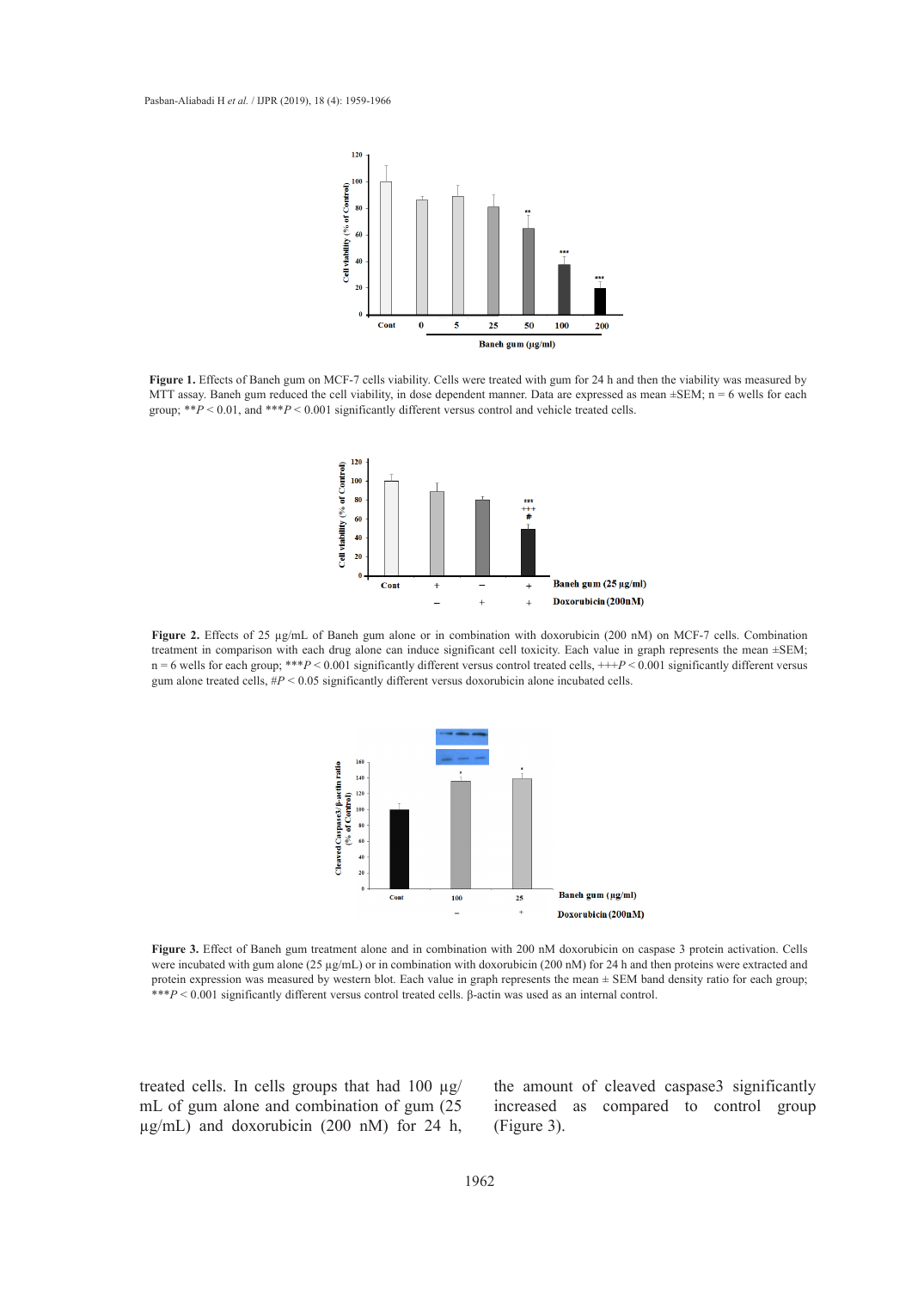

Figure 4. Effect of Baneh gum treatment alone and in combination with 1µg/mLl doxorubicin on P53 protein level. Cells were incubated with gum alone (25  $\mu$ g/mL) or in combination with doxorubicin (200 nM) for 24 h and then proteins were extracted and protein expression was measured by western blot. Each value in graph represents the mean ±SEM band density ratio for each group; \*\**P* < 0.01 significantly different versus control treated cells. β-actin was used as an internal control.



**Figure 5.** Effect of Baneh gum treatment alone and in combination with 1µg/mL doxorubicin on Cyclin-D1 down-regulation. Cells were incubated with gum alone (25 µg/mL) or in combination with doxorubicin (200 nM) for 24 h and then proteins were extracted and protein expression was assayed by western blot. Each value in graph represents the mean ± SEM band density ratio for each group; \*\**P*  < 0.01 significantly different versus control treated cells. β-actin was used as an internal control.

Furthermore, P53 protein was significantly increased in gum-treated cells  $(P < 0.01)$  and combination treatment  $(P < 0.01)$  as compared to control (Figure. 4).

As shown in Figure 5, there was a significant decrease in Cyclin-D1 protein level in gumtreated  $(P < 0.01)$  and combination treatment  $(P<sub>0.01</sub>)$  $(6.01)$  cells (Figure. 5).

## **Discussion**

Cancer is a very complex disease which abnormal intracellular signal transduction is related to its occurrence and development (19). To date, chemotherapy is one of the main methods for cancer treatment and most agents used for this reason that have different unwanted side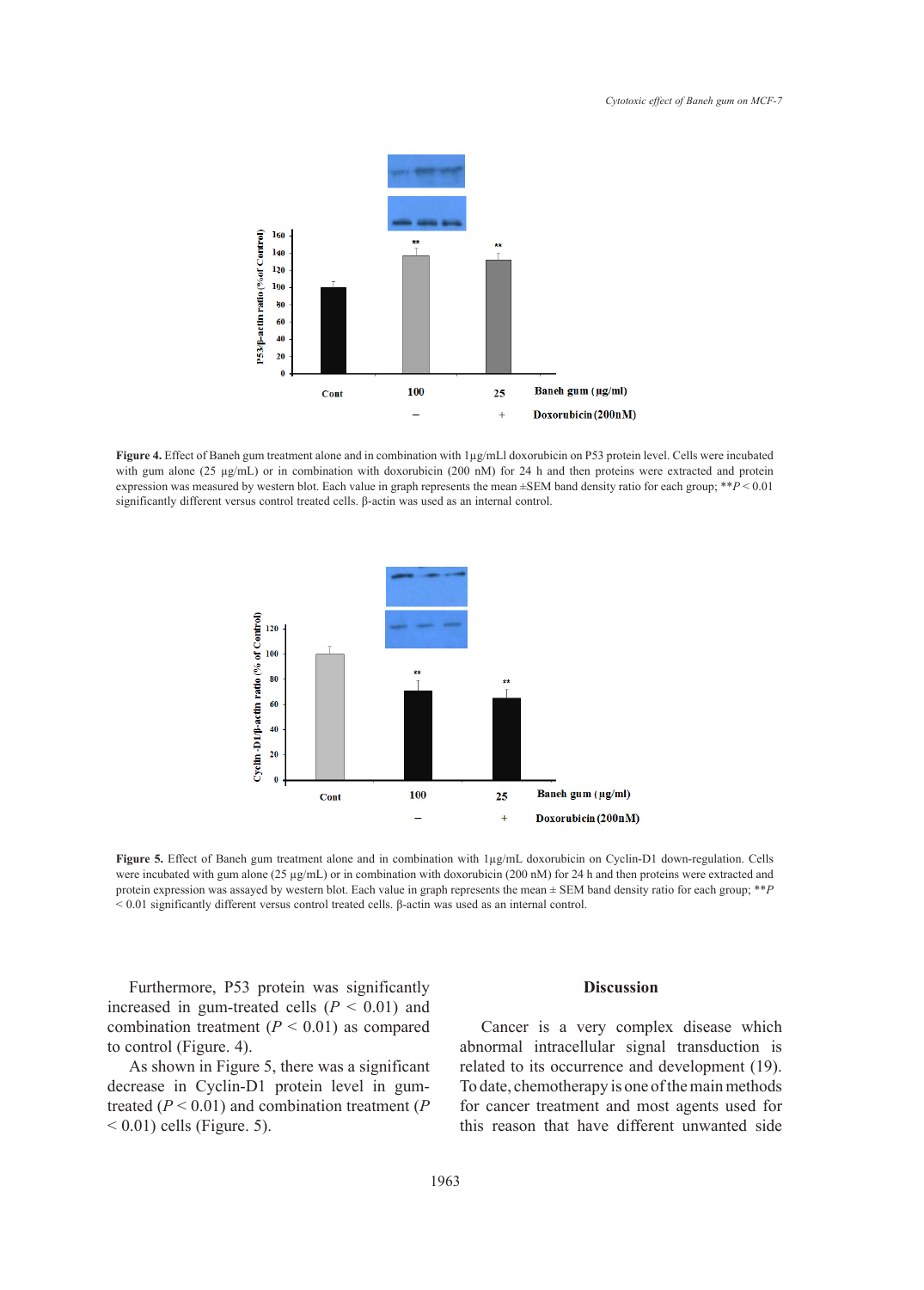effects. Hence, recently, the research has been focused on effective chemo preventive agents with natural base that have high specificity and low toxicity on other normal cells. In this study, the gum of Baneh could decrease cell viability of MCF-7 cells. This effect is performed through the induction of apoptosis and inhibition of cell proliferation.

Treatment strategies that can make the apoptotic signaling pathways reappear towards normality have the potential to decrease cancer cells. ROS are thought to play multiple roles in tumor initiation, progression, and maintenance. In addition to promoting role of ROS on cell growth under non-stress condition, ROS appears to activate and modulate apoptosis when cells are under stress. ROS levels are increased in the cells exposed to various stress agents, including anticancer drugs and they promote apoptosis by stimulating pro-apoptotic signaling component (20, 21).

Caspase-3 plays a central role in executing apoptosis which is altered in most cancer cells. Skin extract of baneh has strong anti-proliferative activity by the activation of caspase-3 in T47D cells and which is more efficiently than doxorubicin (5). It has been shown that human breast cancer cells are damaged by baneh through its anti-proliferative property (7). Our result showed that baneh gum alone or in combination with doxorubicin could induce Caspase-3 activation. Difference between our result and the mentioned studies is the usage of different parts of baneh for such treatments (we used baneh gum and the other used skin of fruit). In addition, in our study the effective doses are tenfold fewer than earlier reports.

It is supposed that the anticancer activity of Baneh extract is due to its considerable amounts of polyphenolic compounds, flavonoids, and anthocyanin (9). It has been shown that the main components of *pistacia atlantica* gum are alpha (46.58%) and beta (9.08%) pinene respectively (22). Alpha and beta pinene have strong cytotoxicity toward human ovarian, hepatic and liver carcinoma cells (23). Furthermore, it has been shown that alpha pinene is able to induce apoptosis which is evidenced by early disruption of the mitochondrial potential, production of reactive oxygen species, and increase in

Caspase-3 activity in melanoma cells (24). In human leukemic cells pinene reduces the protein expression of AKT and inhibits cell proliferation (25). Different studies have shown that alpha and beta pinene have antioxidant property (26, 27). In addition, baneh extract has pro-apoptotic, growth inhibitory, and cell cycle arrest property in HT29 cells (9). Those studies were done on pericarp extract of baneh and an effective dose was around 1 mg/mL but in our study baneh gum effectively induces apoptosis and cell arrest in  $100\mu\text{g/mL}$ .

Cell growth in cancer cells was uncontrolled, whereas cell growth is normally controlled by cell cycle through Cdk and Cyclins. Cyclin-D1 is one of the critical biochemical switches in cell cycle (28). Up-regulation of this protein is documented in many cancers (29-31). It has been shown that gum mastic of *p. lentiscus* inhibits cell growth and blocks cell cycle in G1 phase and decreased expression of Cyclin-D1 and P-AKT protein level. Furthermore, these component increase the levels of tumor suppressor proteins (9). Surprisingly, the data showed that baneh gum alone or in combination of doxorubicin significantly reduces the expression of Cyclin-D1 in breast cancer cell line. Surprising, effective dose in our study was 10 fold fewer than that in mentioned studies.

P53 as a tumor suppressor regulates Maspin expression. Maspin is a serine protease inhibitor with tumor suppressive activity which is downregulated in cancerous condition. (32-35). Maspin expression is directly regulated by the P53 gene. P53 induces maspin expression in prostate cancer cells and suppresses tumor growth and metastasis (36). It has been reported that gum mastic obtained from the stem and leaves of *Pistacia lentiscus* trees enhances maspin expression (37). Surprisingly, the data showed that P53 expression levels were significantly increased following baneh gum treatment alone or in combinational therapy group.

Previous studies demonstrated that p53 protein has a key role in the regulation of Cyclin-D1 expression in different cancer lines. It has been shown that aberrant p53 expression occurs prior to the over-expression of Cyclin-D1, and this protein may elevate the over-expression of Cyclin-D1 to gain a growth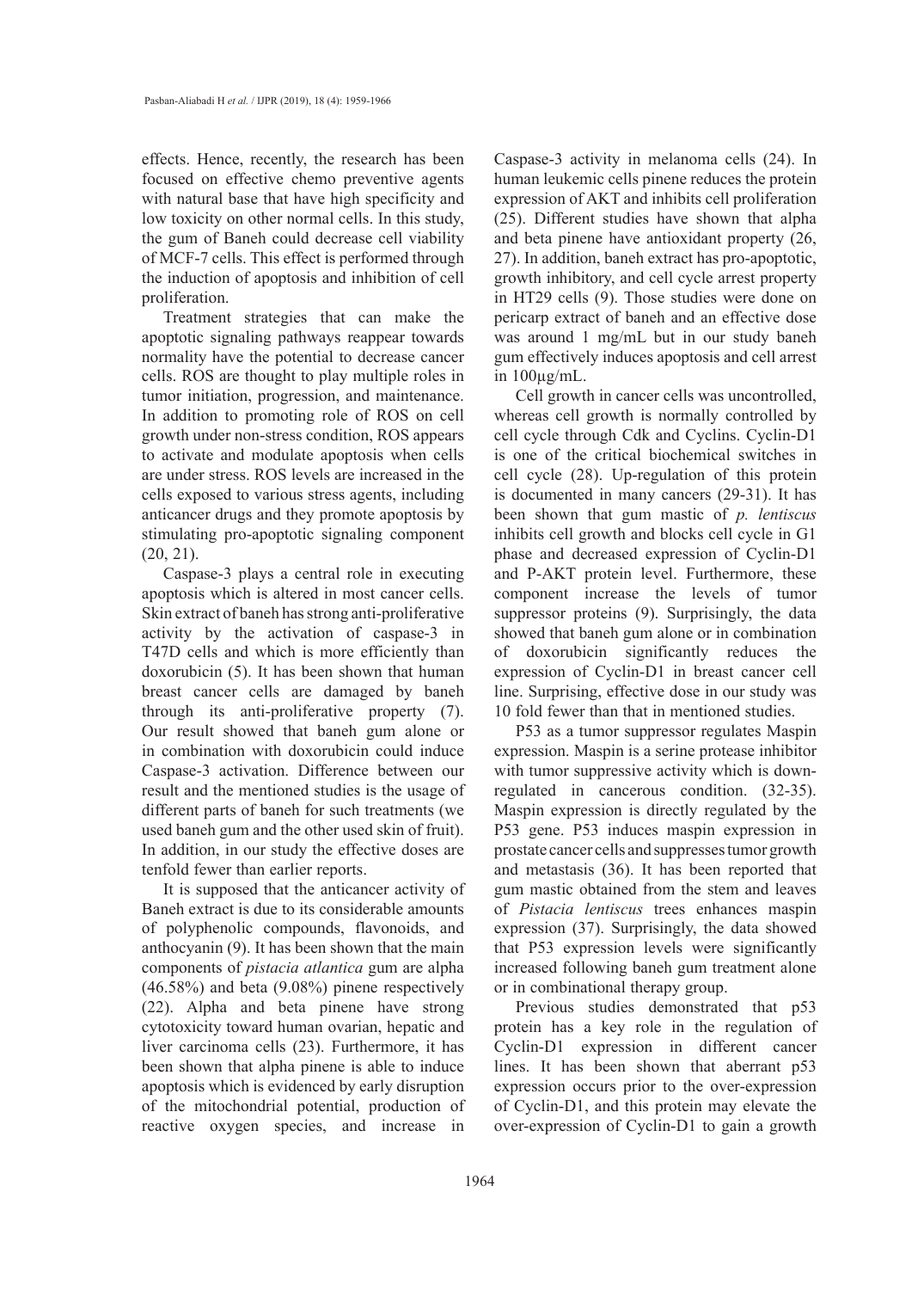advantage (38). It has been shown that one of the downstream effector of NF-κB is Cyclin-D1 and antitumor components such as curcumin could down-regulate cyclin-D1 due to NF-κB inhibition in tumor cells (39). Alpha pinene inhibits the nuclear translocation of NF-κB due to up regulation of NF- $κB(40)$ . G2\M shift is controlled by Cyclin-B1\CDC2 complex in cells and different factor such as P53 regulate the activity of this complex (41, 42).

Although the anticancer effect of baneh and baneh gum have been previously reported but in this study the causality of lower doses of baneh gum may be due to difference of weather condition in jebalbarez than west area of Iran commonly used for baneh collection.

In this study baneh gum potentiated the effect of doxorubicin in MCF-7 cells. So, synchronized treatment of doxorubicin with baneh gum may be considered as a new strategy for decreasing doxorubicin doses and its side effect which routinely occurs with high doses of doxorubicin. Overall, this study demonstrated that baneh gum extract has a potential anti-proliferative and anti-apoptotic property in MCF-7 cells and can be used as pharmaceutic case study for breast cancer treatments but further studies are necessary investigation of its mechanism in detail.

## **Acknowledgment**

I would like to express my sincere thanks to Department of Biology, Faculty of Sciences, Shahid Bahonar University of Kerman, for encouragement and providing laboratory equipments.

#### **References**

- (1) Montazeri A, Vahdaninia M, Harirchi I, Harirchi AM, Sajadian A, Khaleghi F, Ebrahimi M, Haghighat S and Jarvandi S. Breast cancer in Iran: need for greater women awareness of warning signs and effective screening methods*. Asia Pac. Fam. Med.* (2008) 7: 1.
- (2) Hernandez-Aya LF and Gonzalez-Angulo AM. Adjuvant systemic therapies in breast cancer*. Surg. Clin. North. Am.* (2013) 93: 473-91.
- Esmaeilbeig M, Kouhpayeh SA and Amirghofran Z. (3) An Investigation of the growth inhibitory capacity of several medicinal plants from Iran on tumor cell lines. *Iran. J. Cancer Prev*. (2015) 8: 4032.
- Sharafzadeh S and Alizadeh O. Some Medicinal Plants (4) Cultivated in Iran*.* J. Appl. Pharm. Sci. (2012) 02: 134-137.
- Amiri M, Kazerouni F, Namaki S, Tamijani HD, (5) Rahimipour H, Boroumand N, Barghi S, Ebrahimi N and Hayat SMG. Cytotoxic Effects of the Ethanol Bane Skin Extract in Human Prostate Cancer *Pc3* Cells. *Iran. J. Cancer Prev*. (2016) 9: 4755.
- Peksel A, Arisan‐atac I and Yanardag R. Evaluation of (6) antioxidant and antiacetylcholinesterase activities of the extracts of *Pistacia atlantica Desf*. Leaves. *J. Food Biochem.* (2010) 34: 451-76.
- (7) Rezaei PF, Fouladdel S, Cristofanon S, Ghaffari S, Amin G and Azizi E. Comparative cellular and molecular analysis of cytotoxicity and apoptosis induction by doxorubicin and Baneh in human breast cancer T47D cells*. Cytotechnology* (2011) 63: 503-12.
- Rezaei PF, Fouladdel S, Ghaffari SM, Amin G and (8) Azizi E. Induction of G1 cell cycle arrest and cyclin D1 down-regulation in response to pericarp extract of Baneh in human breast cancer T47D cells*. DARU J. Pharm. Sci*. (2012) 20: 1.
- Rezaei PF, Fouladdel S, Hassani S, Yousefbeyk F, (9) Ghaffari SM, Amin G and Azizi E. Induction of apoptosis and cell cycle arrest by pericarp polyphenolrich extract of Baneh in human colon carcinoma HT29 cells. *Food Chem. Toxicol*. (2012) 50: 1054-9.
- (10) Hosseinzadeh H, Tabassi SAS, Moghadam NM, Rashedinia M and Mehri S. Antioxidant activity of *Pistacia vera* fruits, leaves and gum extracts*. Iran. J. Pharm. Res*. (2012) 11: 879.
- (11) Hayder N, Ben Ammar R, Abdelwahed A, Kilani S, Mahmoud A, Ben Chibani J, Mariotte A-M, Ghedira K, Dijoux-Franca M-G and Chekir-Ghedira L. Antibacterial and antimutagenic activitiy of extracts and essential oil from (Tunisian) *Pistacia lentiscus. Toxicol. Environ. Chem*. (2005) 87: 567-73.
- (12) Yoram G and Inbar M. Distinct antimicrobial activities in aphid galls on *Pistacia atlantica. Plant. Signal. Behav.* (2011) 6: 2008-12.
- (13) Giner-Larza EM, Máñez S, Giner-Pons RM, Recio MC and Rios J-L. On the anti-inflammatory and antiphospholipase A 2 activity of extracts from lanostanerich species*. J. Ethnopharmacol*. (2000) 73: 61-9.
- (14) Kaliora AC, Stathopoulou MG, Triantafillidis JK, Dedoussis GV and Andrikopoulos NK. Alterations in the function of circulating mononuclear cells derived from patients with Crohn's disease treated with mastic*. WJG* (2007) 13: 6031.
- (15) Triantafyllou A, Chaviaras N, Sergentanis TN, Protopapa E and Tsaknis J. Chios mastic gum modulates serum biochemical parameters in a human population*. J. Ethnopharmacol*. (2007) 111: 43-9.
- (16) Balan K, Prince J, Han Z, Dimas K, Cladaras M, Wyche J, Sitaras N and Pantazis P. Antiproliferative activity and induction of apoptosis in human colon cancer cells treated *in-vitro* with constituents of a product derived from *Pistacia lentiscus L. var. chia. Phytomedicine* (2007) 14: 263-72.